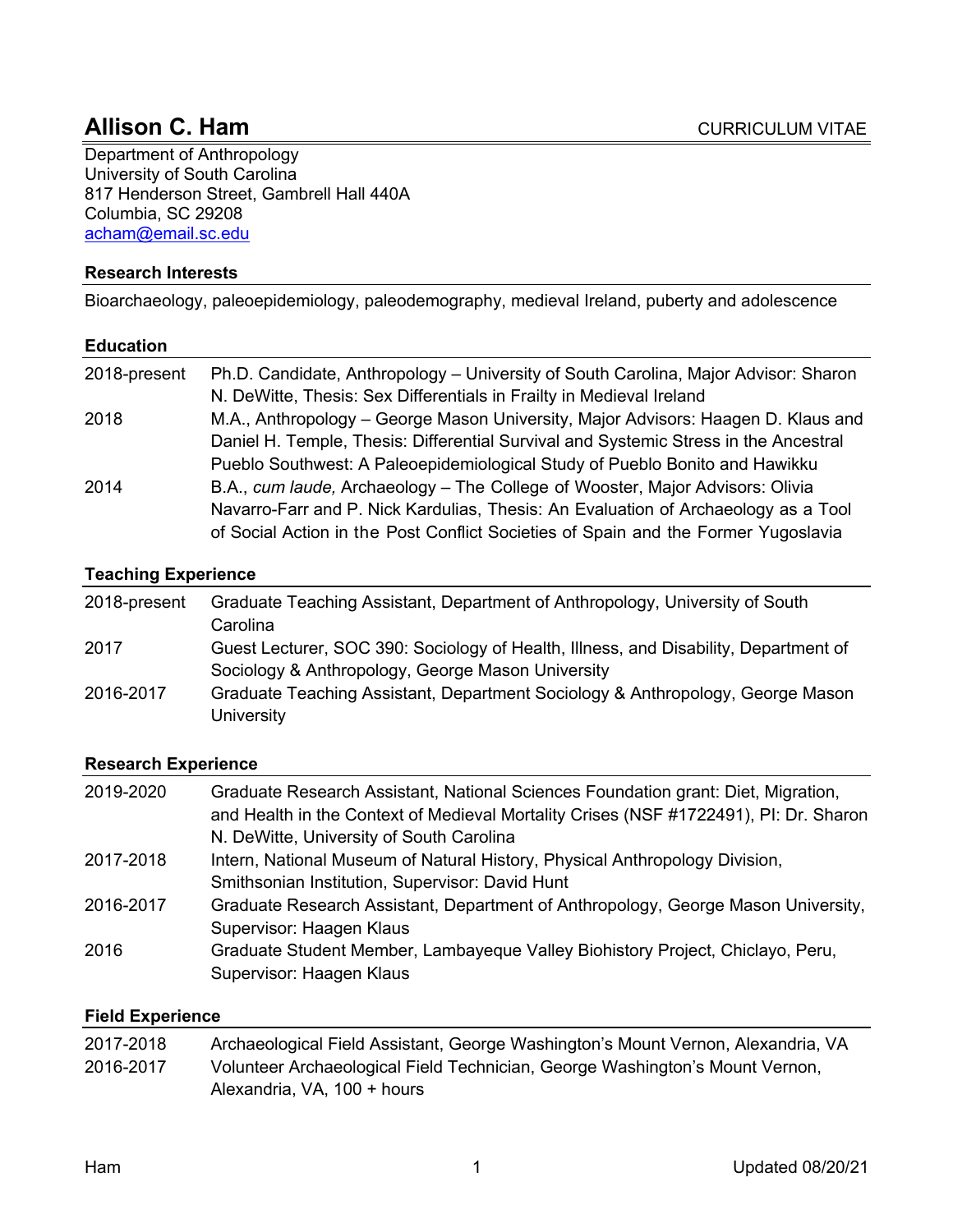| Temporary Archaeological Field Technician, Commonwealth Heritage Group,                                                         |
|---------------------------------------------------------------------------------------------------------------------------------|
| Alexandria, VA, CRM Phase One Survey. Ruckersville, VA (3 days)                                                                 |
| Temporary Archaeological Field Technician, Commonwealth Heritage Group,                                                         |
| Alexandria, VA, CRM Phase One Survey. Alexandria, VA (3 days)                                                                   |
| Temporary Archaeological Field and Lab Technician, George Washington's Mount                                                    |
| Vernon, Alexandria, VA (5 months)                                                                                               |
| ArchaeoTek Bioarchaeological Field School - Program Instructors: Jonathan Bethard<br>and Anna Osterholtz, Transylvania, Romania |
|                                                                                                                                 |

## **Research Grants**

| 2021-2022 | National Science Foundation Doctoral Dissertation Research Improvement Grant: "Sex<br>Differentials in Frailty in Medieval Ireland," Co-PI with PI Sharon DeWitte (NSF<br>#2120102; \$25,194) |
|-----------|-----------------------------------------------------------------------------------------------------------------------------------------------------------------------------------------------|
| 2020-2021 | University of South Carolina, Support to Promote Advancement of Research and<br>Creativity Grant (SPARC): "Sex Differentials in Frailty in Medieval Ireland," Co-PI<br>(\$4,745)              |

#### **Refereed Journal Articles**

1. **Ham AC**, Temple DH, Klaus HD, Hunt DR. 2021. Evaluating life history trade-offs through the presence of linear enamel hypoplasia at Pueblo Bonito and Hawikku: A biocultural study of early life stress and survival in the Ancestral Pueblo Southwest. *American Journal of Human Biology* 33(2):e23506 https://doi.org/10.1002/ajhb.23506

#### **Conference Presentations**

| 2020 | Ham A, DeWitte SN. Sex differentials in mortality in the Bedlam burial ground. Poster<br>Presented at the 89 <sup>th</sup> Annual Meeting of the American Association of Physical<br>Anthropologists, April 15 <sup>th</sup> -18 <sup>th</sup> , 2020, Los Angeles, California.                                                                                                                                                                 |
|------|-------------------------------------------------------------------------------------------------------------------------------------------------------------------------------------------------------------------------------------------------------------------------------------------------------------------------------------------------------------------------------------------------------------------------------------------------|
| 2019 | Ham A, Temple D, Klaus H, and Hunt D. Survivorship and periosteal lesion activity at<br>Pueblo bonito and Hawikku: Examining the biological impact of contact in the<br>Ancestral Pueblo Southwest. Poster Presented at the 84 <sup>th</sup> Annual Meeting of the<br>Society for American Archaeology, April 10 <sup>th</sup> -14 <sup>th</sup> , 2019, Albuquerque, New Mexico.                                                               |
| 2019 | Ham A, Temple D, Klaus H, and Hunt D. Evaluating life history trade-offs through the<br>presence of linear enamel hypoplasia at Pueblo Bonito and Hawikku: A biocultural<br>study of early life stress and survival in the Ancestral Pueblo Southwest. Poster<br>Presented at the 88 <sup>th</sup> Annual Meeting of the American Association of Physical<br>Anthropologists, March 27 <sup>th</sup> -30 <sup>th</sup> , 2019, Cleveland, Ohio. |
| 2017 | Ham A, Klaus H, Thomas J, Ball S, Huley H, Brown G, Young J, Bracamonte Levano<br>E, and Alva WA. Social Status, Skeletal Biology, and the Lords of Sipán:<br>Bioarchaeological Perspectives on the Moche Elite, North Coast Peru. Poster<br>presented at the 86 <sup>th</sup> Annual Meeting of the American Association of Physical<br>Anthropologists, April 19 <sup>th</sup> -23 <sup>rd</sup> , 2017, New Orleans, Louisiana.              |
| 2014 | Ham A, and Navarro-Farr O. Confronting Archaeology's Political Nature: An<br>Evaluation of Archaeology as a Tool of Social Action in the Post Conflict Societies of<br>Spain and the Former Yugoslavia. Paper presented at the 91 <sup>st</sup> Annual Meeting of the                                                                                                                                                                           |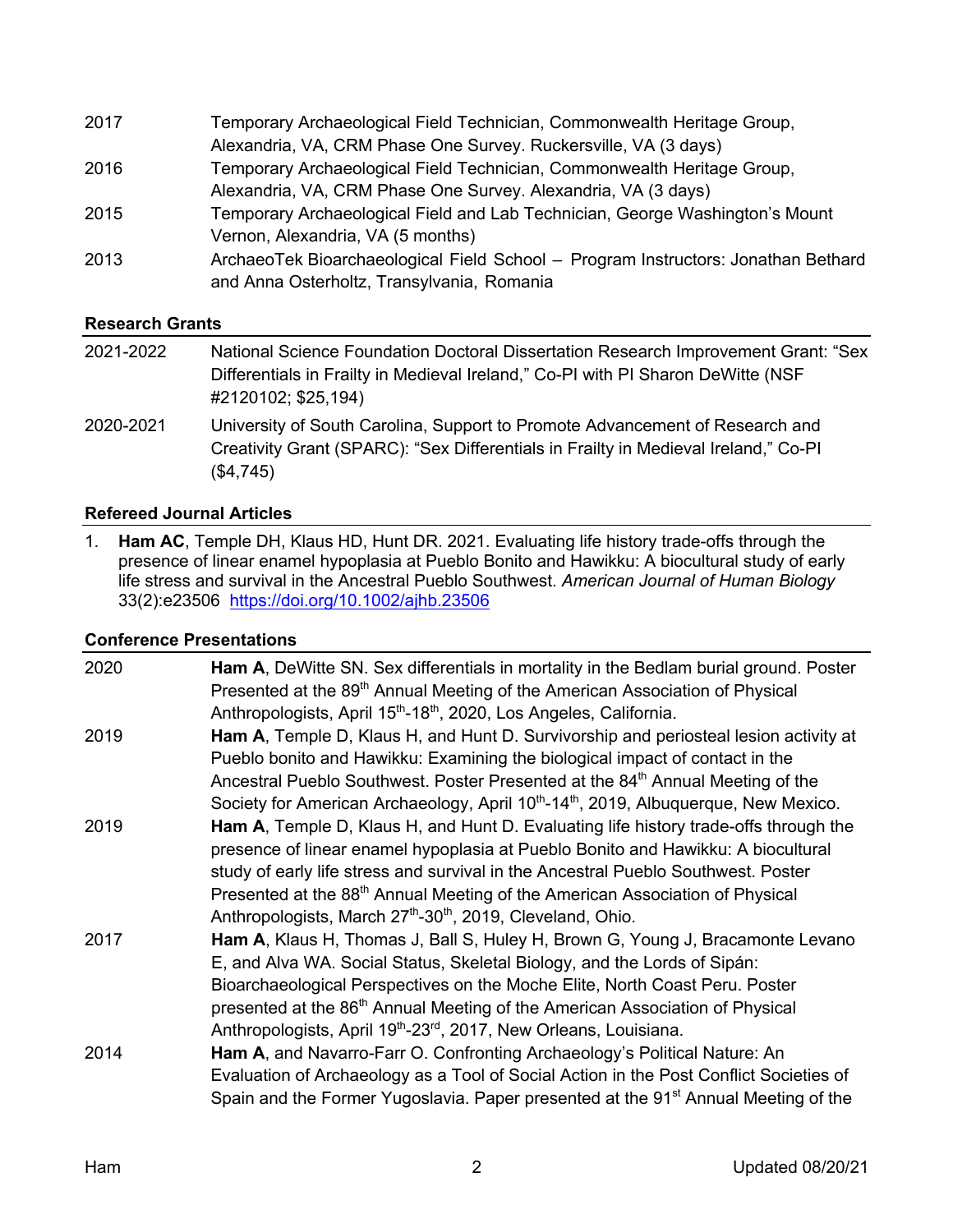Central States Anthropological Society, April 10<sup>th</sup>-12<sup>th</sup>, 2014, Normal, Illinois. 2014 **Ham A**, and Navarro-Farr O. Confronting Archaeology's Political Nature: An Evaluation of Archaeology as a Tool of Social Action in the Post Conflict Societies of Spain and the Former Yugoslavia. Paper presented at The College of Wooster Senior Research Symposium, April 25<sup>th</sup>, 2014, Wooster, Ohio.

#### **Conferences Attended**

| 2020 | 89 <sup>th</sup> Annual Meeting of the American Association of Physical Anthropologists, Los<br>Angeles, California |
|------|---------------------------------------------------------------------------------------------------------------------|
| 2019 | 84th Annual Meeting of the Society for American Archaeology, Albuquerque, New                                       |
|      | Mexico                                                                                                              |
| 2019 | 88 <sup>th</sup> Annual Meeting of the American Association of Physical Anthropologists,                            |
|      | Cleveland, Ohio                                                                                                     |
| 2018 | 83 <sup>rd</sup> Annual Meeting of the Society for American Archaeology, Washington, D.C.                           |
| 2017 | 86 <sup>th</sup> Annual Meeting of the American Association of Physical Anthropologists, New                        |
|      | Orleans, Louisiana                                                                                                  |
| 2017 | 82 <sup>nd</sup> Annual Meeting of the Society for American Archaeology, Vancouver, British                         |
|      | Columbia                                                                                                            |
| 2014 | 91 <sup>st</sup> Annual Meeting of the Central States Anthropological Society, Bloomington-                         |
|      | Normal, Illinois                                                                                                    |
| 2014 | 66 <sup>th</sup> Annual Meeting of the American Academy of Forensic Sciences, Seattle,                              |
|      | Washington                                                                                                          |

#### **Honors and Awards**

| 2019 | Ann Kingsolver Research and Professionalization Skills Fund, Department of<br>Anthropology, University of South Carolina (\$1000) |
|------|-----------------------------------------------------------------------------------------------------------------------------------|
| 2018 | Graduate Stipend Enhancement Award, College of Arts & Sciences, University of<br>South Carolina                                   |
| 2018 | Outstanding Graduate Student Award, Department of Anthropology, George Mason<br><b>University</b>                                 |
| 2018 | Lambda Alpha, National Collegiate Honors Society for Anthropology, George Mason<br><b>University</b>                              |
| 2014 | Recipient of the Henry J. Copeland Fund for Independent Study, The College of<br>Wooster                                          |
| 2014 | Departmental Honors, Department of Archaeology, The College of Wooster                                                            |
| 2014 | Lambda Alpha, National Collegiate Honors Society for Anthropology, The College of<br>Wooster                                      |

# **Training and Certifications**

| 2019 | Collaborative Institutional Training Initiative (CITI), Human Research, Social &       |
|------|----------------------------------------------------------------------------------------|
|      | Behavioral Research, Basic Course, Expires 2/18/22                                     |
| 2019 | Collaborative Institutional Training Initiative (CITI), Social & Behavioral Conduct of |
|      | Research, Basic Course                                                                 |